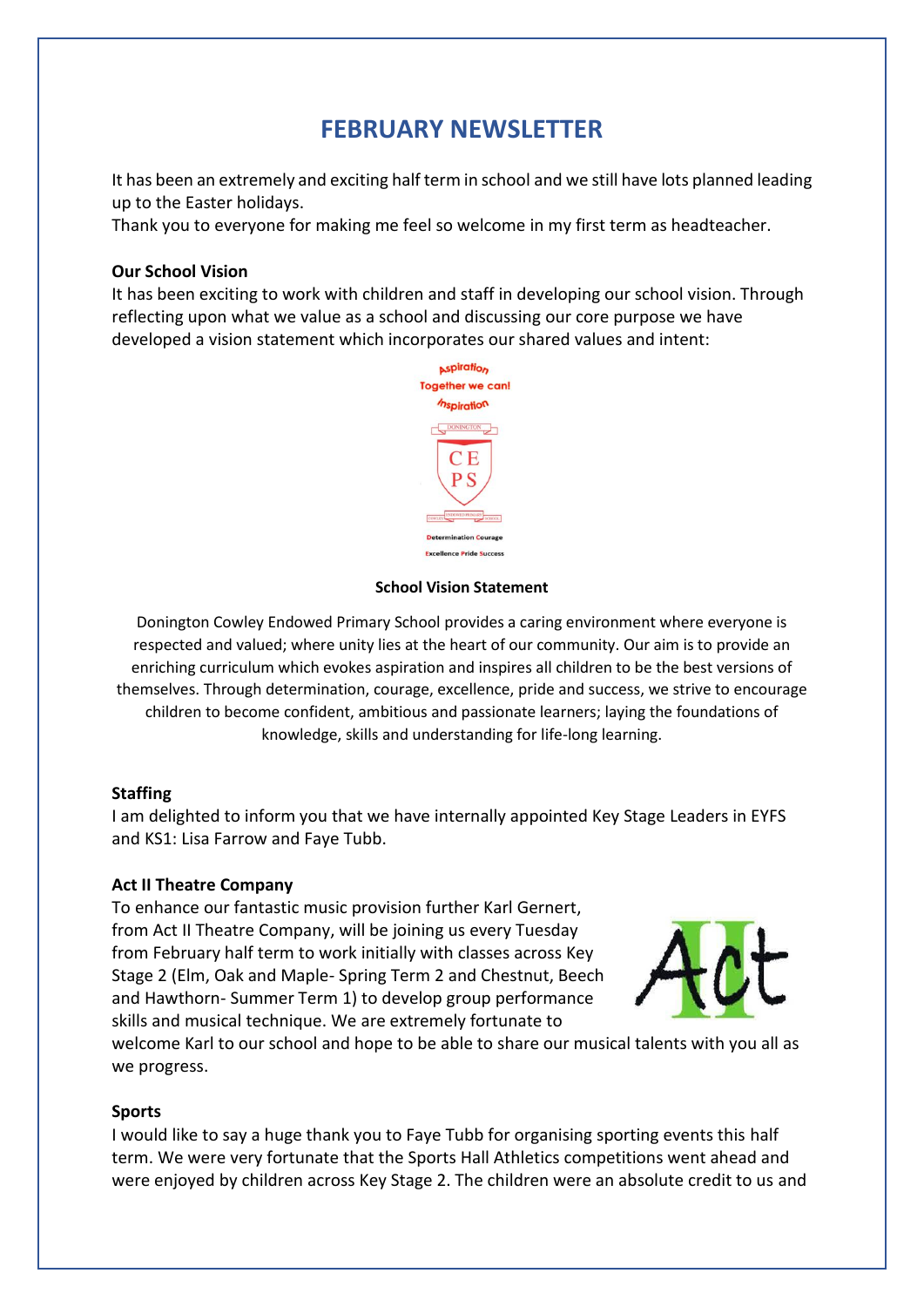we were extremely proud of them: Our Year 5/6 team achieved 1<sup>st</sup> Place and our Year 3/4 team 2<sup>nd</sup> Place. Well done to all involved!

### **Year 6 Boosters**

To support pupil catch up in readiness for Key Stage 2 assessments we will be running booster classes after school on Mondays starting 28th February 2022. These will run until 4pm and will be led by Mrs Foston, Mrs Williams, Mrs Thompson and Miss Winfield. We strongly recommend this for all Year 6 children and ask you to contact the school office if for any reason your child would be unable to attend.

# **Read Write Inc Phonics**



We will be implementing Read Write Inc synthetic phonics programme across EYFS and Key Stage 1 from 21<sup>st</sup> February 2022. Information sheets are attached with this newsletter explaining how the programme works and how you can support the development of early reading at home.

# **World Book Day (Thursday 3rd March)**

All children are invited to dress as their favourite book characters for the day to celebrate the 25<sup>th</sup> anniversary of this fantastic event.

# **Comic Relief (Friday 18th March)**





Relief with a Superhero themed Non-Uniform Day- As Juniper will tell you Superheroes don't just wear capes! Voluntary donations will go to the charity fund.

We are raising money for Comic

# **Jubilee Bank Holiday**

To celebrate Queen Elizabeth's Platinum Jubilee an extra bank holiday has been granted. As this officially falls within the Summer Half term break, Lincolnshire County Council have set our additional bank holiday on **Tuesday 19th April.** Children will therefore break up for Easter holidays **Thursday 31st March** and will return to school on **Wednesday 20th April.**



### **Attendance and Punctuality**

I would like to again remind all parents of the importance of good attendance and punctualiy to ensure that your children have every opportunity to access learning and maximise progress. Our school gates close at 8.55 with lessons starting immediately - it is extremely important that all children arrive at school on time.

# **Bikes and Scooters**

It is lovely to see so many of you walking and cycling to school. However, to ensure safety, please can I ask that children disembark before coming through the school gates and walk with their bike/ scooter once on the playground.